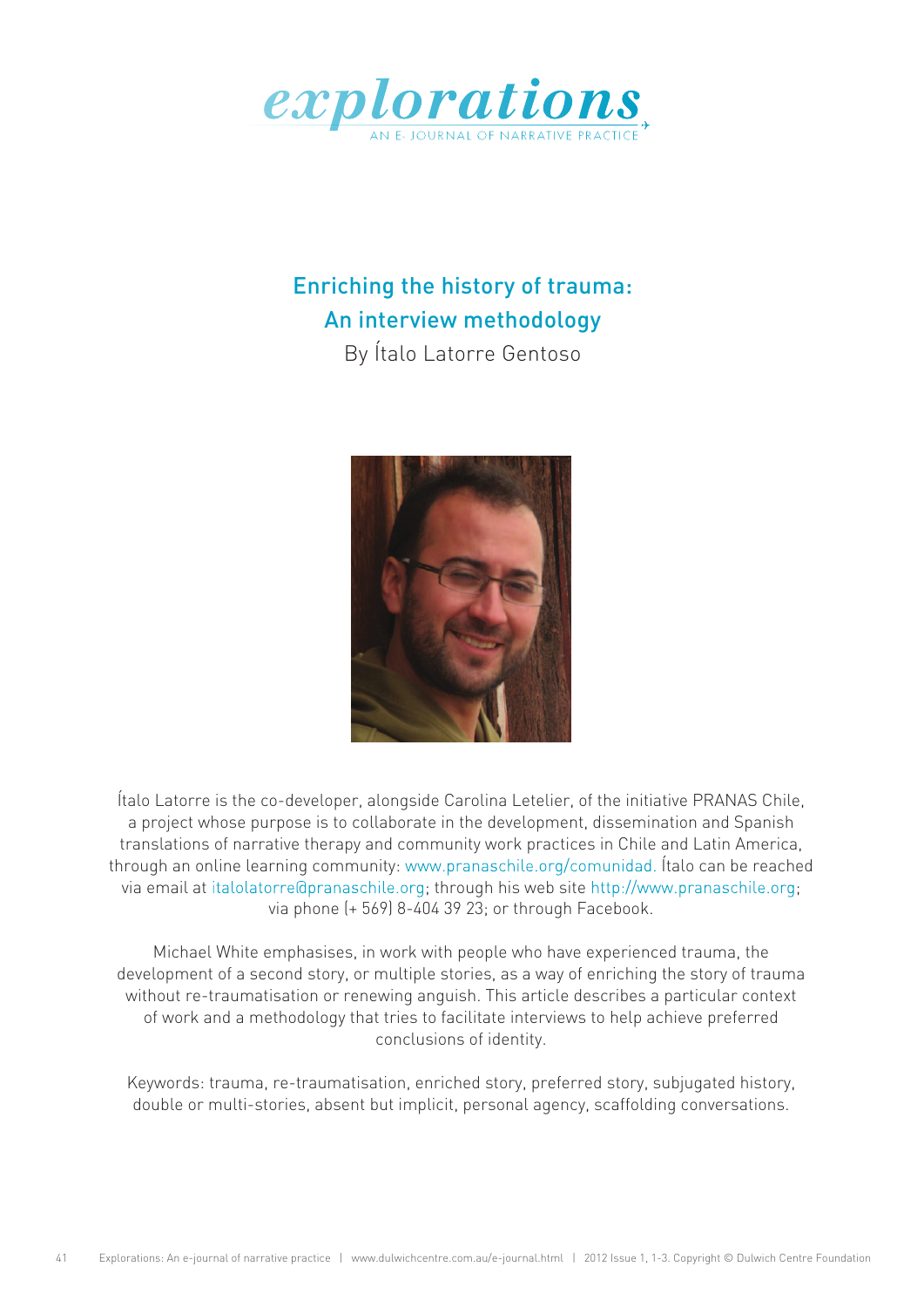During 2010 I worked as a psychologist at a clinical hospital responsible for treatment resulting from industrial accident insurance claims. My work consisted of responding to so-called 'difficult patients', that is, those people who, after having suffered a traumatic accident with physical sequels, showed few signs of recovery in mental health terms, despite having spent more than six months in treatment in various medical programs, receiving psychosocial assistance, and being prescribed psychotropic drugs. These people are also called 'patients who are refractory to treatment'. Such categorisation locates the responsibility for the failure of therapy in patients and questions the legality of facilitating referral to other mental health centres by arguing for the economy of the hospital rather than for the integrity of persons.

All the people I met had chronic disabling injuries and many were dealing with chronic pain. They had also been given psychotropic treatment and diagnosed with a wide range of personality disorders.

My individual sessions took place once every one or two months and my time limit for care was sixty minutes, although I could sometimes extend it to ninety minutes. This led me to think about how to have a rich conversation about the experience of trauma in a single session, bearing the following considerations in mind:

- • re-engaging people with their richly preferred stories,
- making visible the history of people's responses,
- • re-engaging with what was important for the person, such as his or her values, interests and commitments; and
- • promoting personal agency.

lván<sup>1</sup> was a 38-year-old man suffering with chronic pain in his shoulder and back from a rubbish truck accident while he was working. The rubbish truck was driven by his boss. Iván says he was completely in shock and confused after the accident. He literally felt that he had left his body and that he could 'look at himself from the outside'. This situation concerned him and he did not understand it and asked me to explain what had happened. Why was it that he could 'look at himself from outside'? Did it prove that 'he had done nothing to deserve being saved'? He was giving this 'separation from his body' a meaning that it was a bad thing that was happening to him.

Iván had already told the story of the accident on numerous occasions with various professionals in the hospital. I let Iván know that I did not need for him to tell this story again, but he requested strongly that he needed to, even though 'he knew that it didn't feel good' to do so. Iván explained that he thought that if he told the story again, we both could probably understand better what had happened and therefore reduce the influence of the problem.

At this point, I proposed a particular format for telling his story that was different from what he had so far been asked for. Iván agreed to try this new format.

Let me pause and talk a little bit about the narrative ideas that were supporting this work. People who live through trauma and its consequences and seek therapy, usually express the idea that their lives are now divided into a 'before' and an 'after'. They lose a sense of continuity and often a sense of hope for a different future. It is common to hear phrases like, 'I will never come back to my earlier self', or, 'It is my fault', or, 'I did nothing to defend myself'.

Therapists who work from a narrative approach are interested in recognising the history of pain and suffering, but are also interested in making visible the subordinate or preferred story: the responses that people have taken to protect themselves and to honour what is important to them in life. Michael White (in Denborough, 2010) says:

No-one is a passive recipient of hardship. People are always responding, whether they are children or adults. They respond to try to minimize the effects of hardship, or to try to make it stop, or to try to protect others, and so on. These responses are often overlooked or disqualified – so much so that people are often not familiar with their own responses. (p.41.)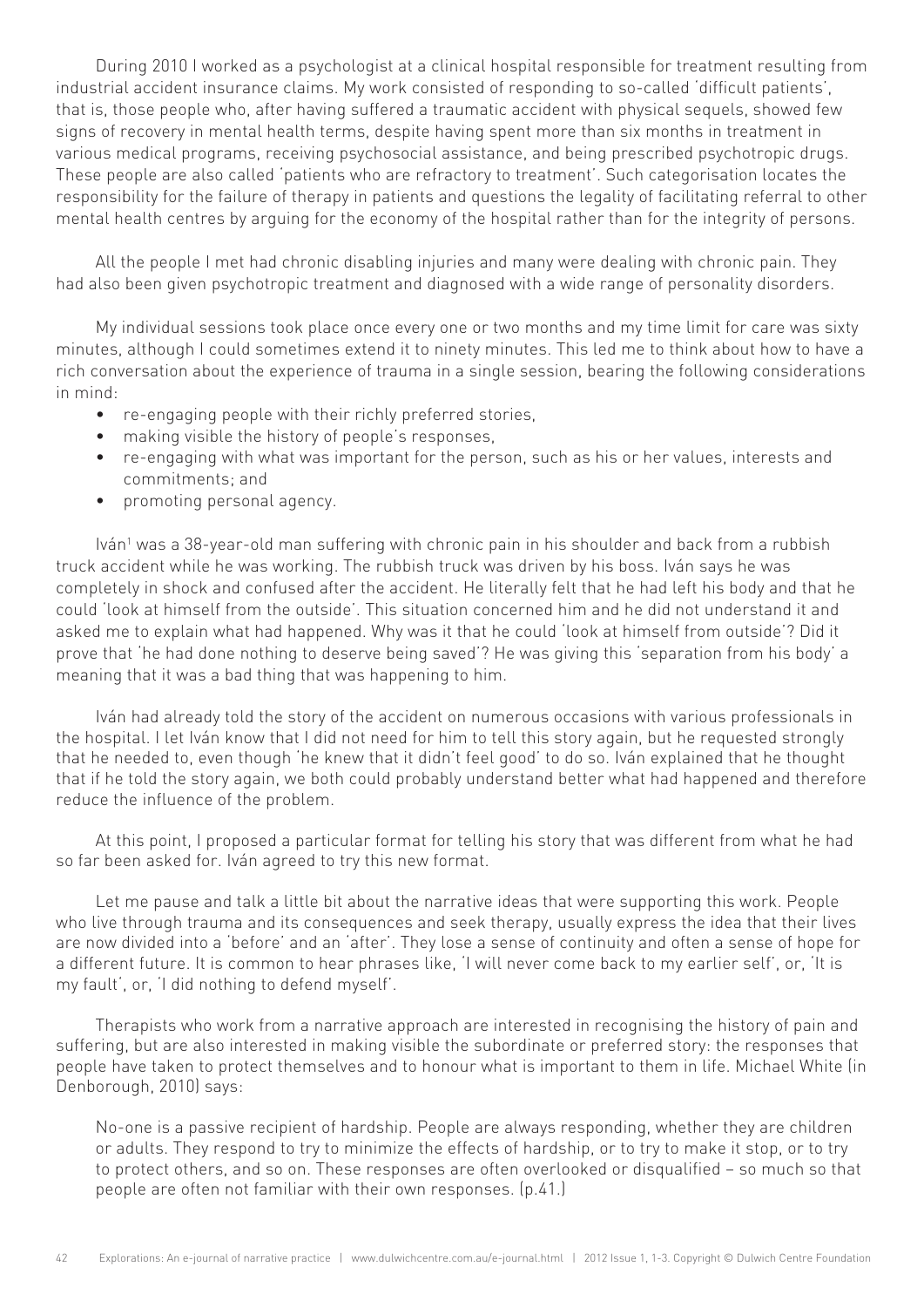In many institutional contexts, this emphasis is usually overlooked by most practitioners and disqualification of persons' identities follows. Responses to trauma that people make are often confused or interpreted as symptoms of a psychiatric diagnosis. Such diagnosis makes these responses even more invisible as sensible actions. They are instead located in the centre of a mental illness.

Engaging in rich conversations about the history of trauma can make visible and honour the history of the responses that people do make. It can also make visible the foundations of these responses and richly develop the history of what is important for the person, or what he or she holds precious in life.

This helps people re-engage with history and a sense of continuity. It also connects them with their interests, values, dreams, hopes and commitments, and favours the development of a sense of personal agency.

## *Double-listening: a respectful and enriching context*

A story is a collective creation and the construction of its meaning is dependent upon the contributions of everyone involved in the story, either as reporters or as spectators. But the influence of each person is not always equal. Whoever is in a position of dominance will exercise greater influence in the imposition of meaning onto the story that is told, while the knowledge and the meanings of the person who is in a more vulnerable position will be subjugated. Thus, if a health care professional asks a person to tell his story of trauma in a hostile, evaluative or disrespectful context, it can produce negative effects on their identity conclusions. Hearing the history of trauma is important but the effects will depend on how and in what context it occurs. Michael White (2000) commented:

[It is]… in single-storied conversations that are informed by modern notions of catharsis that there is always the risk of contributing to re-traumatisation and to renewed distress, and to the reinforcement of those negative identity conclusions that are so often the outcome of being in a subject position in relation to experiences that are traumatic or disqualifying. I do not believe that it is acceptable for therapeutic conversations to contribute to re-traumatisation or renewed distress, or to the reinforcement of people's negative identity conclusions. (p.41.)

The public health system in Chile and around the world aims to protect people by giving them dignified care that preserves their rights to respectful access and to the provision of quality health care services. However, many institutions do not provide an environment that promotes practices associated with this purpose. Instead, they provide a context that produces practices oriented to protecting the economic and political interests of staff members, professionals and administrators.

The State provides a significant amount of money and other resources to these institutions or organisations, which necessitates an assessment that would justify the expenditure. The process of evaluation is carried out by professionals from the commercial field, whose criteria are limited to quantitative analysis, and their results dominate and replace a concern for the measurement of the quality of service. In this context, psychiatric diagnoses are sometimes used in ways that can be problematic.

One widely-used diagnostic resource is the concept of pre-morbidity, because this diagnosis splits the consequences of trauma off from the specific event and locates them in personal pathology or underlying personality structure and, therefore, in a realm not covered by insurance. For example:

'The accident activated in Ms Susana a depression which had existed before the event. Therefore, we are not obliged to support her.'

Or:

'Mr José brought with him a borderline personality structure, which has not improved. We are finishing his treatment and it needs to continue elsewhere.'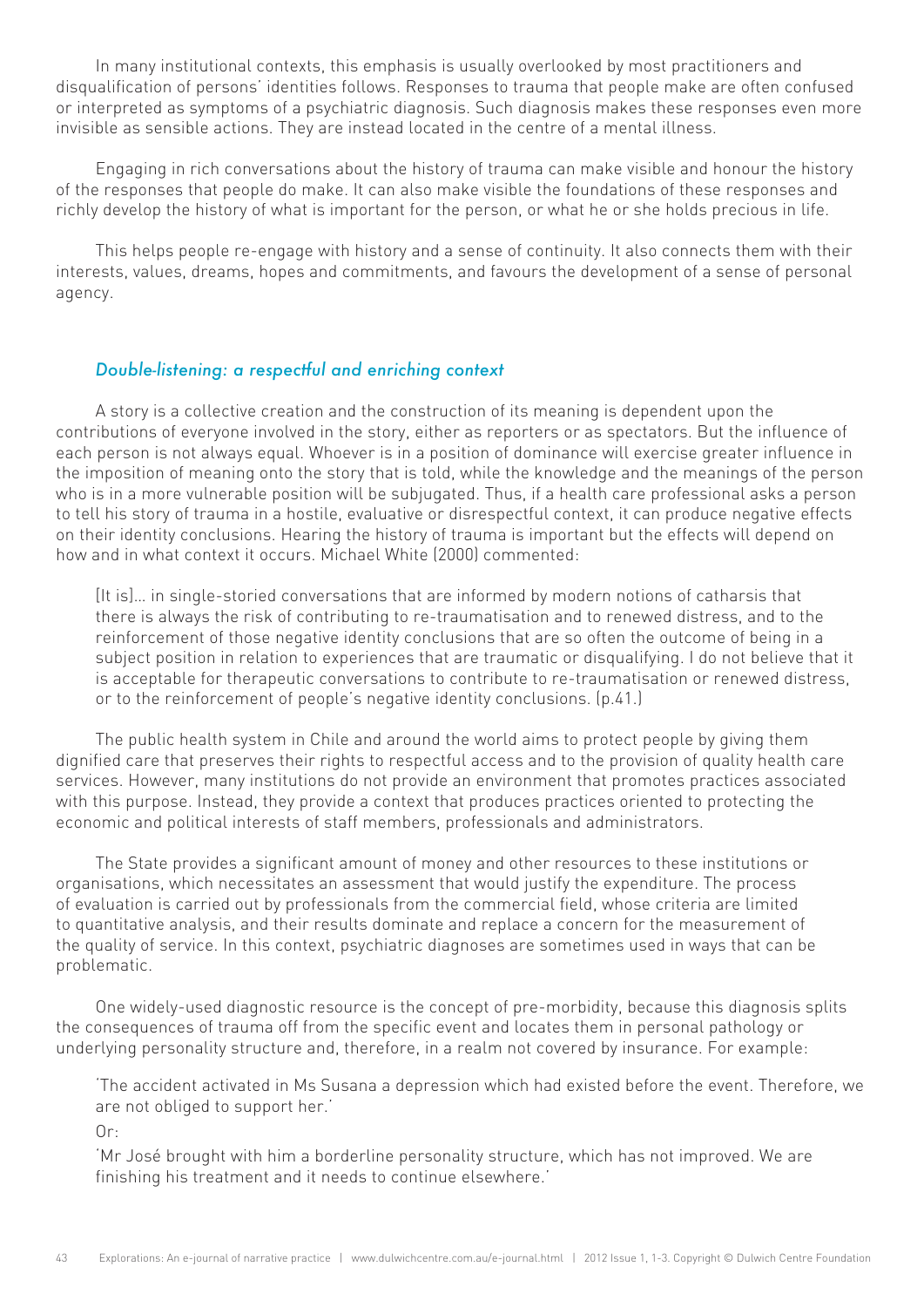$0r:$ 

'This patient is faking it or has a factitious disorder and wants to take advantage of the system.'

Once these conclusions are reached, several methods are used for objective corroboration, such as a series of psychological tests, along with the interview and clinical observation criteria administered by the attending psychiatrist or by the group of psychiatrists and psychologists together.

Professional responses are also often focussed on reducing economic-legal aspects of risk for the insurance company or the hospital, rather than on the person who lived through the traumatic experience. For example, this happened in the truth commission<sup>2</sup> that was established to investigate human rights violations. In Chile this is known as the Valech Commission<sup>3</sup>. In February 2010, it was reopened by law to receive further testimonies by victims of political imprisonment and torture, to hear concerns related to political activists who had been 'missing', and to hear about what had happened to executed prisoners. The individual interviews were conducted by various professionals from different areas of knowledge, such as psychologists, social workers, lawyers, and journalists. They were trained to direct their prime focus of data collection on how to fill out the evaluation sheet. This emphasis promoted re-traumatisation among complainants and put professionals at risk of standing in a more stressful territory of action, which made it harder for them to remain accountable in their therapeutic responses. What was often produced was what Michael White called burnout (1997, p. v).

Claudio Garvizo, a journalist and advisor to the Valech Commission on cases of political imprisonment and torture, was responsible for carrying out interviews with people who presented their testimony. He commented regarding the training that:

[It]… was to prepare ourselves for an interview, which aimed to get as much information as possible about the repressive situation at the expense of the person […] Therefore, it was an interview with the purpose of obtaining data, getting background […] asking people to recall the traumatic situation of torture and detention which they had lived through, producing a reconfiguration of all the facts that had obviously affected them. […] Merely remembering it was painful. In that sense I feel I could have prepared myself much more. We were not prepared for the effect […] on ourselves. We were facing situations all day of much pain. I feel that there was not a policy of self-management […] The worst effect I felt in myself, was a sense of being tired, not being able to concentrate as required […] I would lose focus and I felt that this could affect the quality of the interview or how I dedicated time to that person. (Personal communication, 2011.)

In these examples, there is something in common with what happens in institutional contexts where equally delicate interviews about a traumatic experience are conducted. The professional context demands that the inquiry adhere to a criterion of objectivity and seeks to confirm whether or not people are relating a true story of trauma. It also evaluates whether what they tell complies with official specifications that must be met before they can be admitted to the program of care, restoration, compensation, and so on. This is what I was describing above as a hostile and re-traumatising context. It is also what I mean when I speak about workers losing the focus on people consulting them and ending up protecting institutional rights. It is a vast and complex topic that deserves further reflection. However, here I mention it only in order to enrich the explanation of the context in which work with trauma often occurs, and to relate these examples to the differences between a single-storied and a double- or multistoried account of experience.

The examples above relate to contexts that privilege the single-story of trauma. This is the story of suffering and its effects. The outcome of this is the totalising of people's experiences in this single-story and this leads to people becoming identified as 'chronically ill individuals'. Consequently, the worker listens to a single-story, understands its effects as symptoms, and classifies people's responses as evidence of some pathological behaviour.

This single-story listening context facilitates the re-traumatisation of people seeking assistance. For narrative therapists, on the other hand, a key principle in working with people who have suffered experience of multiple trauma is to create a non-re-traumatising context for people seeking assistance.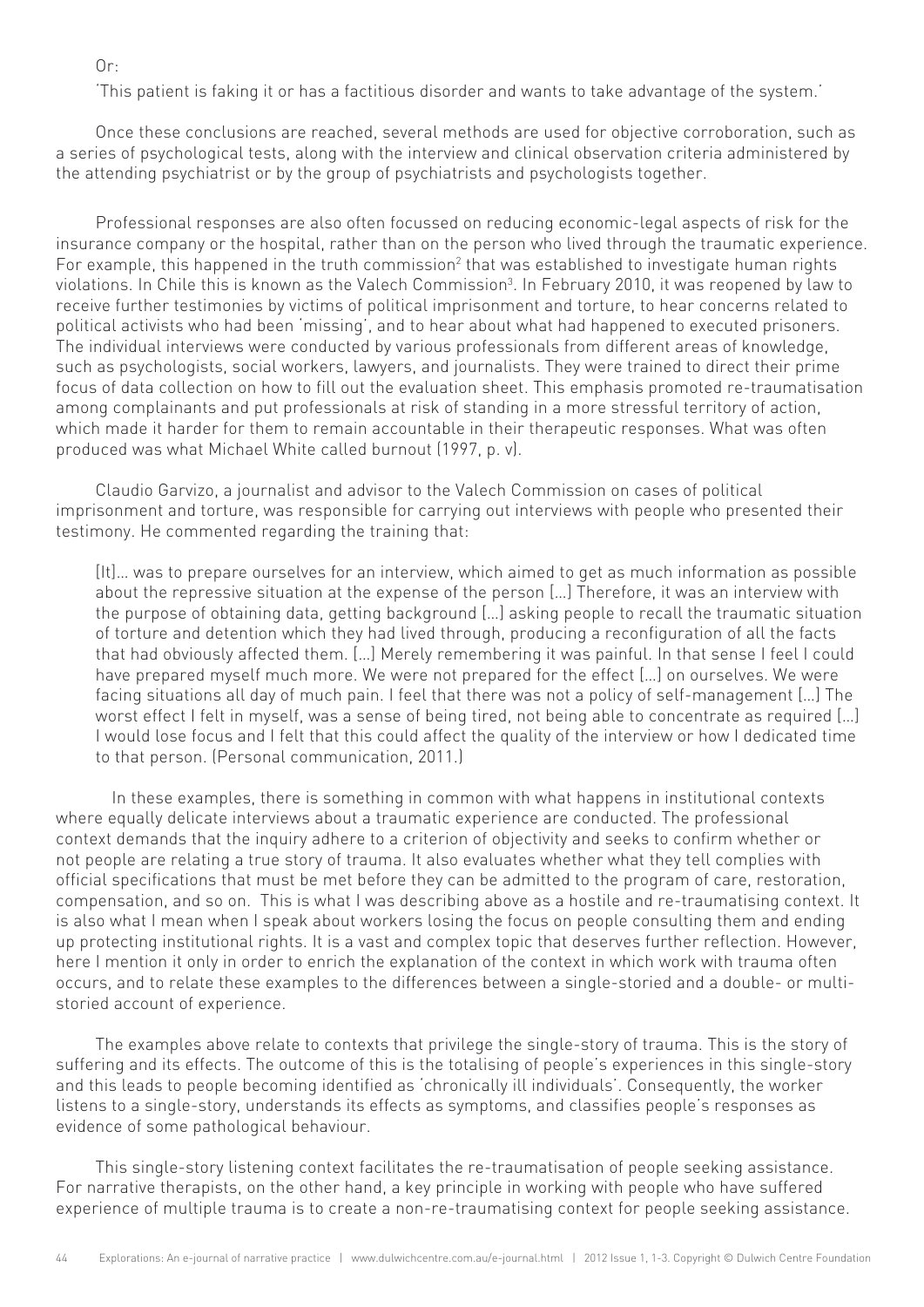Double-listening conversations facilitate non-re-traumatising by providing a context for developing a double- or multi-storied account of experience. This is the story of the trauma and its effects, but also the story of the responses of the person to hardship and the historical foundations of these. The outcome of this is to expand the preferred territory of people's lives and to promote personal agency. The therapeutic skill required is that of double– or multiple-story listening.

Michael White (2000) mentions that it is in the context of 'double-listening' that:

… people find that there is space for them to express their experience of whatever it is that troubles them. And, as well, it is in this context that they have the opportunity to explore the unstated … (p. 41)

The context of the 'double-listening' allows us to work with these stories in a way that is safe and not re-traumatising for people.

Michael White (2000, p. 41) also says:

It is in the space provided in the context of double- or multi-storied conversations that people often find new opportunity to speak of the effects of whatever it is that they have found troublesome – whether this be disqualification, trauma, subjugation, marginalisation and so on – and to express the distress that is associated with these experiences. It is also in the space that is provided by double- or multi-storied conversations that people have an opportunity to step into alternative identity conclusions that challenge those negative accounts of identity that have been constructed in the context of disqualification, trauma, subjugation and marginalisation, and to explore some of the knowledges and skills of living that are associated with these alternative identity conclusions. (p. 41)

Double listening to the telling of the history of trauma allows us to unveil what is absent but implicit (White, 2000) in a person's account. In this account, what is absent but implicit begins to appear as the foundation for people's responses: their values and everything that is important for the person.

## *Identifying people's responses to the traumatic event, or 'Discovering what I cared about at the time of the accident (trauma)'*

This conversation focuses on people's responses at the time of the traumatic event, and also the consequences of these responses. In other words, how did these responses modify the environment? It involves taking care to enquire into what a person assigned value to in this moment. People's responses make sense to them and are always linked to something important for them. The therapist is not working to cast doubt on the responses, or to evaluate them. Instead, the narrative therapist is interested in exploring with curiosity the sense, values and purposes that responses to trauma have for people and the foundations for these.

When I say 'responses', I mean all the actions that someone makes, including the most minimal expressions, such as those that are often culturally considered as non-responses or anti-responses. For example:

'I was quiet.' 'I did nothing.' 'I hid and did not face the situation.' 'I was afraid and remained paralysed and unable to do anything other than crying.' Or, 'I did nothing, I was just thinking that I wanted it to stop happening.'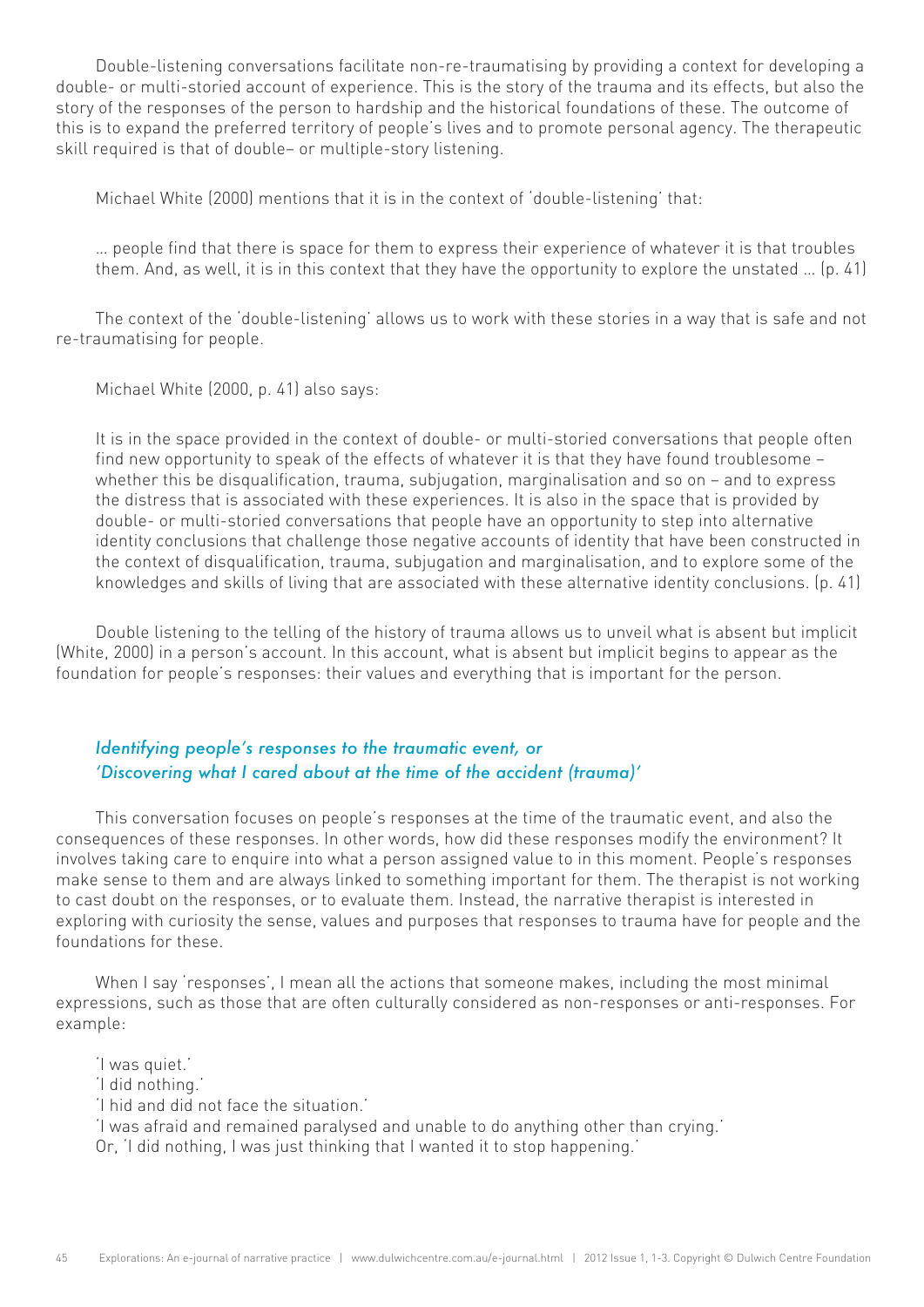When people make visible these responses (being silent, hiding, evading the situation, halting, crying, thinking, and so on) and recognise them as ways in which they protect themselves and what is important in their lives, then they are able to build new meanings from the experience of the accident and its effects.

#### *Returning to Iván's story…*

What new story would Iván be looking for? Why would he want to relive the pain and anguish if this time he did not have to do so again unless he wanted to? What difference could I bring to help enrich Iván's experience of the trauma?

In the end, despite my curiosity about why Iván thought that talking about the story of the trauma could be useful, given that he had earlier told the trauma story so often with other professionals, I decided it was necessary to meet his requirement. I thought about structuring a step-by-step interview with Iván to engage with his history in order to honour the suffering and pain, but also to make visible what Iván had done to protect what was important in his life. I was also interested in providing Iván with a therapeutic document to keep this story connected with his rich account and to promote his personal agency.

#### The conversation-interview

I will now present a framework for an interview format that I use for listening to stories of trauma. I aim to rescue the details from the story of the traumatic event and also to develop the subordinate story of responses and its link with the person's values and preferred identity story. The framework allowed me to link Iván's responses to the threat with his preferred stories; to make visible the effects of these responses in terms of how they were useful in modifying the effect of trauma; and then to link this achievement with something important for the person, such as their values, history, beliefs, commitments, and so on.

It is important for me to explain to people that I will need to be writing a lot, but that I will be only writing their own words. I also explain that this is a document that they can have with them if they want.

Before sharing the full interview with Iván, which lasted little more than sixty minutes and followed Michael White's (2007) idea of mapping, especially his chapter on scaffolding conversations (pp. 263- 290), I would like to map (Fig. 1) the first five minutes of conversation with the intention of charting the development of the multiple stories.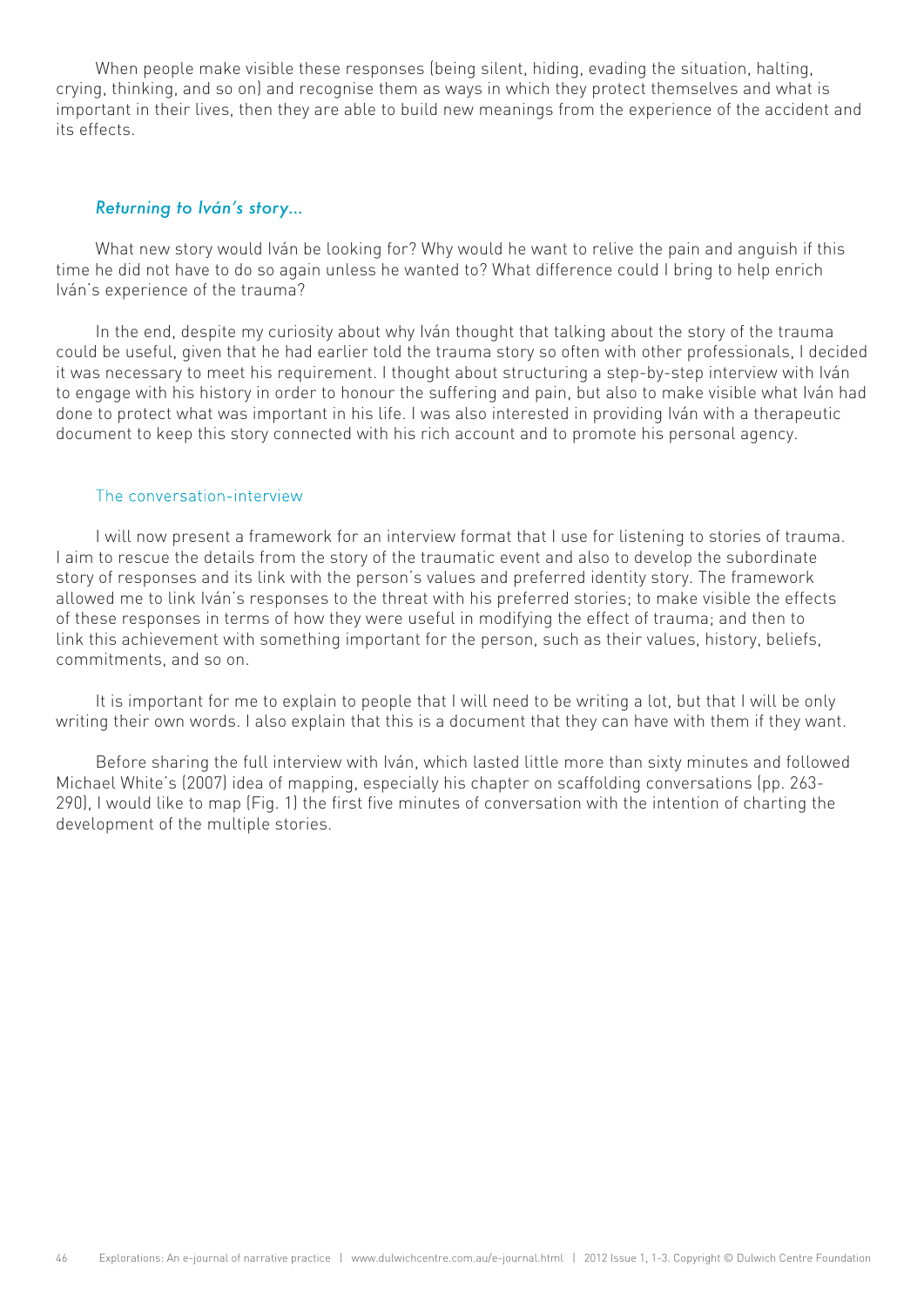





## The known & familiar

## Multiple stories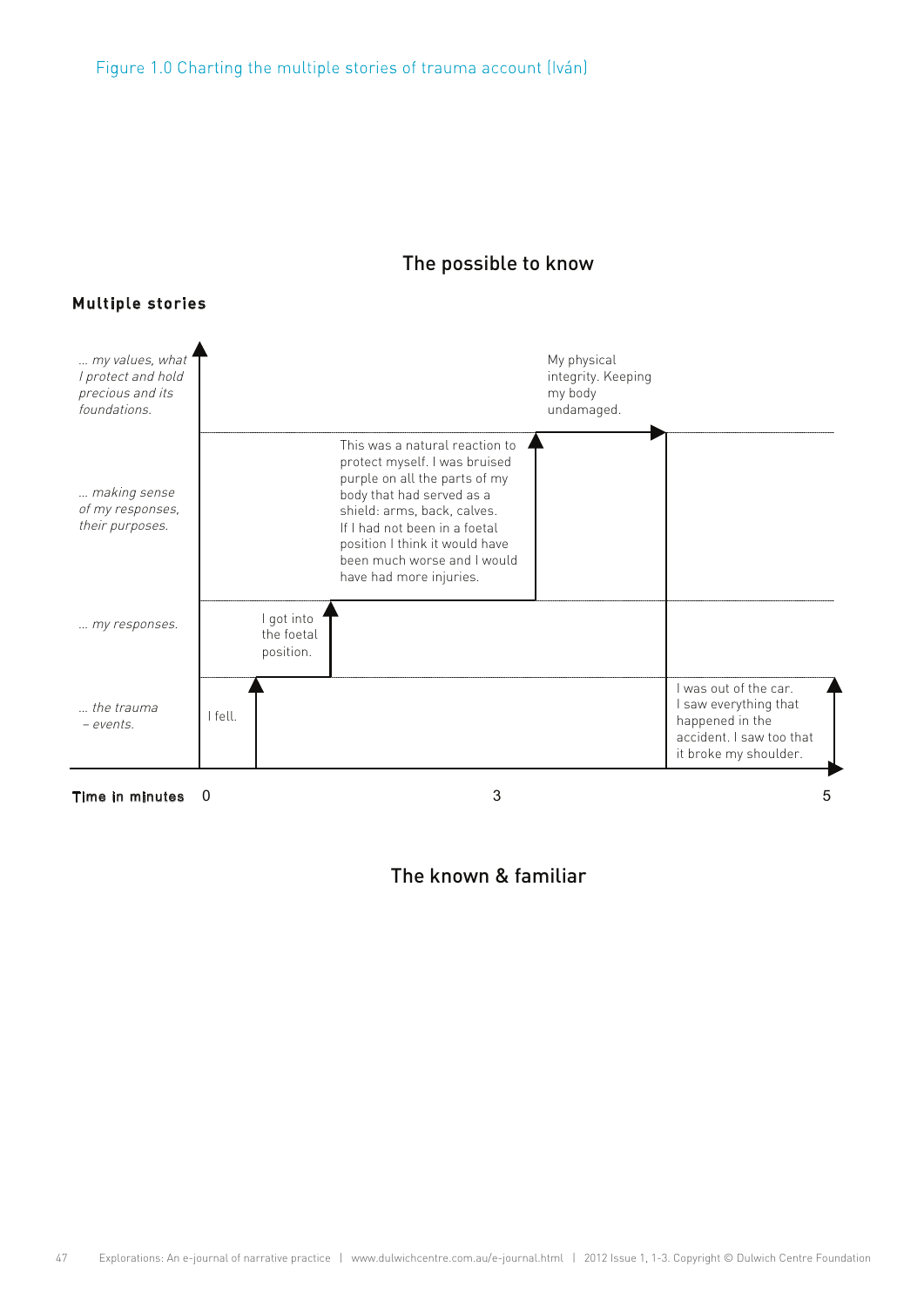Next I will present (Fig. 2) some examples of the sort of questions I may use for scaffolding these conversations. I will present these in table-format. These are only examples of questions, there exist many possibilities and the particular story and experience of the people will in some way guide the questions.

## Figure 1: Charting the multiple stories of trauma

| DETAILED<br>EVENT<br>The traumatic experience                                                                                                                                                      | MY<br><b>RESPONSE</b><br>Responses to the traumatic<br>experience as actions of<br>resistance                                                                                                                                                                                                                                                                        | PURPOSES,<br>CONSEQUENCES,<br>OR EFFECTS<br>Making sense of the<br>responses, their purposes<br>or expected effects                                                                                                                                                                                                                                                                                                                                             | <b>VALUES AND THEIR</b><br>FOUNDATIONS<br>What is important for the<br>person and its foundation?                                                                                                                                                                                                                                                                                                                                                            |
|----------------------------------------------------------------------------------------------------------------------------------------------------------------------------------------------------|----------------------------------------------------------------------------------------------------------------------------------------------------------------------------------------------------------------------------------------------------------------------------------------------------------------------------------------------------------------------|-----------------------------------------------------------------------------------------------------------------------------------------------------------------------------------------------------------------------------------------------------------------------------------------------------------------------------------------------------------------------------------------------------------------------------------------------------------------|--------------------------------------------------------------------------------------------------------------------------------------------------------------------------------------------------------------------------------------------------------------------------------------------------------------------------------------------------------------------------------------------------------------------------------------------------------------|
| How did you experience<br>the event that has given<br>you hard times?<br>Please remember we can<br>stop whenever you need<br>or want, if you are feeling<br>bad or just don't want to<br>continue. | When you noticed you<br>$\bullet$<br>were trapped by the<br>traumatic event, what<br>were you thinking?<br>In that moment, what<br>$\bullet$<br>did you do? How did you<br>respond or react?<br>What would you usually<br>be doing when the abuse<br>started?<br>Do you remember what<br>$\bullet$<br>you were thinking at the<br>time of receiving the<br>bullying? | What were the effects or<br>consequences of taking<br>this action that you took?<br>When you were quiet,<br>$\bullet$<br>what were you taking care<br>of or protecting?<br>You hid and cried. To<br>$\bullet$<br>what extent did doing<br>that reduce the potential<br>consequences of the<br>trauma?<br>When you were 'thinking<br>$\bullet$<br>you wanted to be on the<br>other side', what effect<br>did this action have on the<br>amount of pain you felt? | Can you speak about what<br>$\bullet$<br>taking that action might<br>tell me about what you<br>value?<br>Could you tell me any<br>other story about taking<br>care of your children?<br>Have you any idea where<br>this ability comes from?<br>What commitment in life<br>is linked with this idea of<br>caring?<br>This commitment to your<br>family, where does it take<br>your life to?<br>Who is linked to this value<br>that you are speaking<br>about? |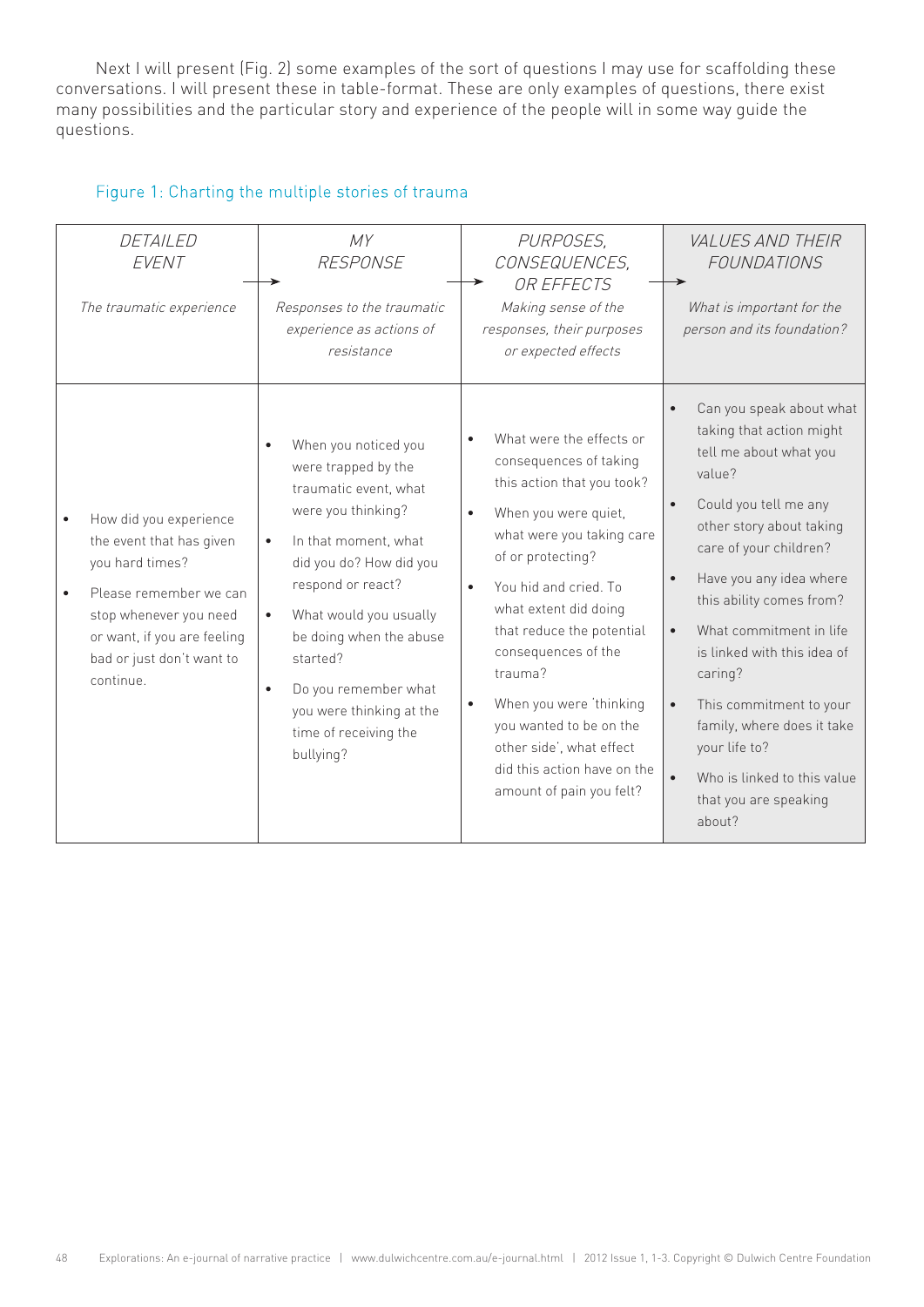I will now use a further table and write the story of the person, in his own words, in a format that records the complete interview. We built this table step-by-step, allocating significant time along the way for the story of the traumatic event that he wanted to recount. I would then complete the table by asking questions from each of the following three categories of inquiry as presented earlier.

Figure 3 contains the table Iván and I developed together:

| DETAILED<br>EVENT                                                                                                                                                              | MY<br><b>RESPONSE</b>                                                                                                                                                                                                                                                | PURPOSES,<br>CONSEQUENCES,<br>OR EFFECTS                                                                                                                                                                                                                                                  | <b>VALUES AND THEIR</b><br><b>FOUNDATIONS</b>                                                                                                                                                                                       |
|--------------------------------------------------------------------------------------------------------------------------------------------------------------------------------|----------------------------------------------------------------------------------------------------------------------------------------------------------------------------------------------------------------------------------------------------------------------|-------------------------------------------------------------------------------------------------------------------------------------------------------------------------------------------------------------------------------------------------------------------------------------------|-------------------------------------------------------------------------------------------------------------------------------------------------------------------------------------------------------------------------------------|
| $1.1$ fell                                                                                                                                                                     | I got into the foetal position                                                                                                                                                                                                                                       | This was a natural reaction to<br>protect myself. I was bruised<br>purple on all the parts of my<br>body that had served as a<br>shield: arms, back, calves. If I<br>had not been in a foetal position<br>I think it would have been much<br>worse and I would have had<br>more injuries. | My physical integrity. Keeping<br>my body undamaged.                                                                                                                                                                                |
| 2. I was out of the car. I saw<br>everything that happened in the<br>accident. I saw too that it broke<br>my shoulder.                                                         | I left my body and I saw<br>everything from the outside. I<br>looked and thought about goats<br>and about my kids  I thought<br>he (myself) was dead.                                                                                                                | If I had left my body, I might<br>have checked out. I felt no<br>pain and I could see what was<br>happening in my environment.<br>One always has to be awake,<br>alert to everything going<br>around. That is one of the<br>premises of hunting or diving<br>practice.                    | The family foundation of my life<br>and my valuing of my family<br>and my children. I come from<br>an extended family, in which we<br>are always looking for excuses<br>to get together and be around a<br>table talking.           |
| 3. When the truck came flying<br>along the road, the jack fell<br>behind by my side. I watched<br>as the jack was thrown into<br>the cabin where it hit me in the<br>shoulder. | I kept observing everything<br>that happened to me, even<br>what happened to my boss. I<br>watched and wondered what<br>would become of my children.<br>What was going to happen<br>with their studies?  I was<br>concerned about them, rather<br>than about myself. | Hope, strength. When a person<br>has no hope, no strength left<br>to die, he is gone. It served to<br>strengthen me, to support me,<br>to have principles to follow.                                                                                                                      | Family and the love I have for<br>them. Life: there is nothing<br>more beautiful than life.<br>Despite all the misfortunes<br>that happen, there's always<br>something good that happens<br>that overshadows all the bad<br>things. |
| 4. The truck fell on my side<br>Outside my body I see myself<br>going into a foetal position. I<br>see I'm going to hit my head<br>on the glass on the passenger<br>side.      | At this point I return to my<br>body and reach to react and<br>to cushion the blow from the<br>side of my face. I put my hand<br>on the glass. My hand stops the<br>blow to my face.                                                                                 | I think if I had not reacted I<br>have no way of telling what<br>would have happened, because<br>my hand received all of the<br>blow and cushioned me. It was<br>a successful move to soften<br>the blow.                                                                                 | My life. My physical integrity.                                                                                                                                                                                                     |

## Figure 3: Iván's Responses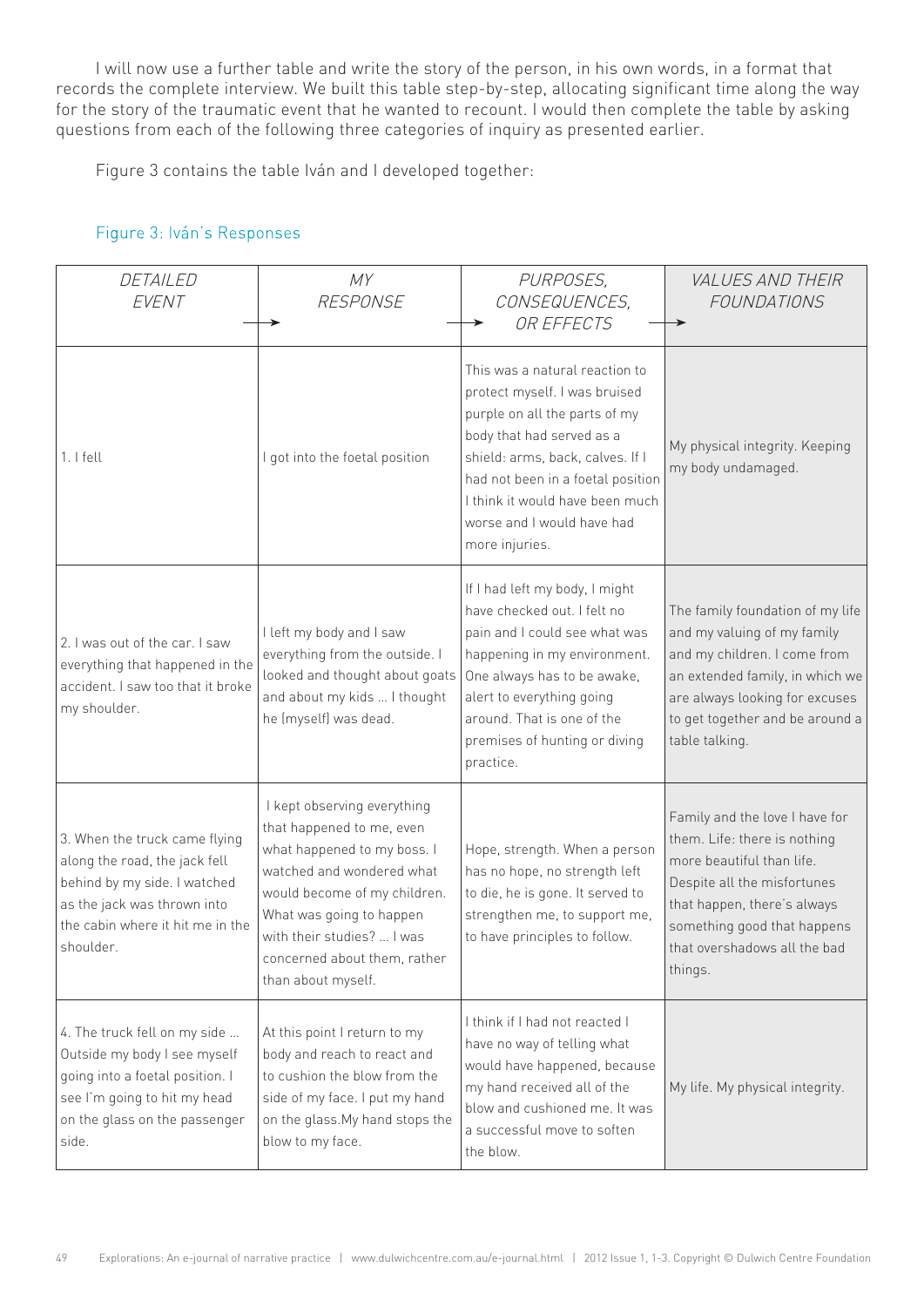| 5. When the movement<br>stopped, all of the truck's<br>momentum ceased  I noticed<br>that the windshield was sixty<br>metres behind. | Once I had climbed out of the<br>passenger window, which was<br>a narrow, 25-30 cm maximum<br>size, I went crawling away.                                                                                                                                                                                                                                                                                                                                                                                                                                                                   | I thought the truck was going<br>to burn. All I could think about<br>was that I had to get out. It was<br>about protection, wanting to<br>protect myself.                                                   | Living. Being able to protect<br>my family. It was always about<br>protecting us, as we were one<br>big family. Children are always<br>to be protected. Let us be, live,<br>but always express things that<br>give us the feeling of security,<br>feeling safe to react.                                                                                                                                                                                                                                                                                                                                                                                                                                                                                                                                                                                                                                                                               |
|--------------------------------------------------------------------------------------------------------------------------------------|---------------------------------------------------------------------------------------------------------------------------------------------------------------------------------------------------------------------------------------------------------------------------------------------------------------------------------------------------------------------------------------------------------------------------------------------------------------------------------------------------------------------------------------------------------------------------------------------|-------------------------------------------------------------------------------------------------------------------------------------------------------------------------------------------------------------|--------------------------------------------------------------------------------------------------------------------------------------------------------------------------------------------------------------------------------------------------------------------------------------------------------------------------------------------------------------------------------------------------------------------------------------------------------------------------------------------------------------------------------------------------------------------------------------------------------------------------------------------------------------------------------------------------------------------------------------------------------------------------------------------------------------------------------------------------------------------------------------------------------------------------------------------------------|
| 6.                                                                                                                                   | I felt a tremendous sense of<br>relief. I had dislocated my<br>shoulder and, when I moved,<br>it creaked. I felt no pain or<br>anything, I looked and saw<br>that I was missing a shoe. It<br>was by my side. I put it on and<br>went out to look for my head.<br>I thought I was flying. I began<br>to see a light that shone on<br>me. I said, 'Do not move. Stay<br>still!' I do not know why. But I<br>later realized there were high-<br>tension cables alongside the<br>cab. I realized that the truck<br>had ended up driving over the<br>wires. My door was crushing<br>the cables. | As there was no pain, I could<br>react. I could move myself I<br>could pick up my belt-pack with<br>the broken shoulder.<br>I went to get my boss to check<br>on him, not listening to talk or<br>anything. | As a kid, at Christmas, my aunt<br>and uncle lived in a small town<br>and were very poor. They gathered<br>mussels. Later, they began to<br>have a better economic situation.<br>although we always had the value<br>of protecting others instilled into<br>us. One is always responsible<br>for one's neighbours. Two days<br>before Christmas we sat withour<br>12 cousins and we were given<br>bags with candy, toys, fruits, lots<br>of things: as many as 300 bags. My<br>aunts had made chocolate and on<br>Christmas day, we took them round<br>the houses, across a huge area,<br>reaching more than one hundred<br>or two hundred people. We enjoyed<br>it a lot, distributing all the bags<br>and giving them all chocolate.<br>They had a poor childhood in a<br>small town. We were not poor but<br>always retained the same values.<br>We always had instilled in us<br>family values, coexisting with good<br>feelings, good intentions. |
| 7.                                                                                                                                   | I stood, I realized how the<br>cables were lying. Then I<br>looked and leaped over the<br>cables.                                                                                                                                                                                                                                                                                                                                                                                                                                                                                           | I was feeling in control, I felt I<br>controlled the situation through<br>my decisions. If I had not been<br>careful with the cables it would<br>have been worse. Maybe I<br>would have been electrocuted.  | The security of one. The power<br>to make decisions and solve<br>problems.                                                                                                                                                                                                                                                                                                                                                                                                                                                                                                                                                                                                                                                                                                                                                                                                                                                                             |
| 8. I was asked if there was<br>anyone else hurt.                                                                                     | I told them it was my boss. He<br>was inside the cabin. We found<br>him and I went first.                                                                                                                                                                                                                                                                                                                                                                                                                                                                                                   | To find him and to see what had<br>happened to him too.<br>I was the only one who was<br>down, the purpose was to help<br>him.                                                                              | Helping others, protecting<br>whoever is by my side.                                                                                                                                                                                                                                                                                                                                                                                                                                                                                                                                                                                                                                                                                                                                                                                                                                                                                                   |

 $\overline{\phantom{a}}$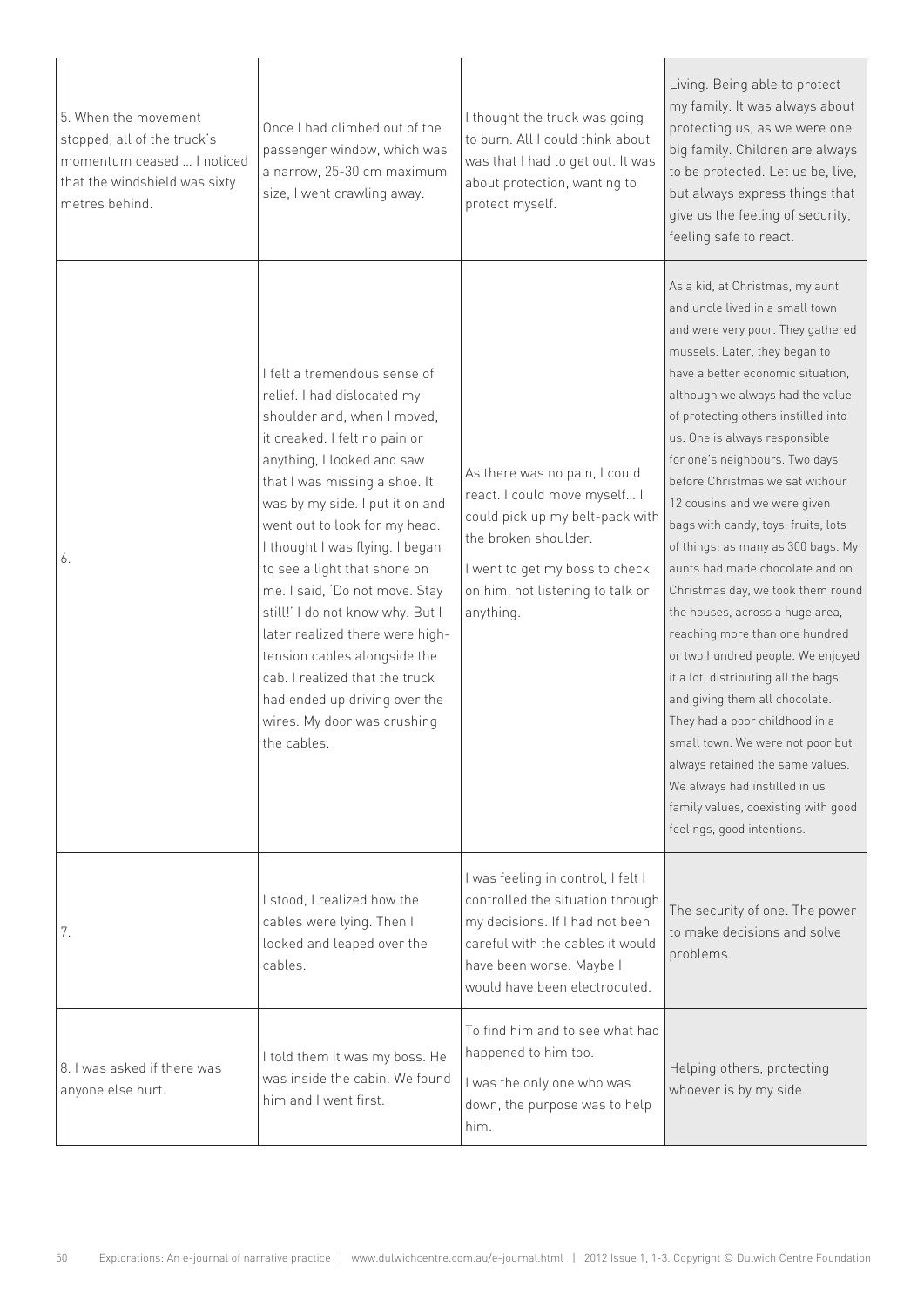| 9. My boss told me, 'Let go,' of<br>the seat belt.                               | I said, 'Be still, I do not know<br>what is hurt.' I thought he<br>might have had broken bones<br>or more severe injuries.                                     | My purpose was to protect him,<br>to prevent further injury, and to<br>assess the situation, so as not<br>to complicate matters further.                                                                                                                      | Security in myself, in order to<br>assess situations and make<br>decisions accordingly.     |
|----------------------------------------------------------------------------------|----------------------------------------------------------------------------------------------------------------------------------------------------------------|---------------------------------------------------------------------------------------------------------------------------------------------------------------------------------------------------------------------------------------------------------------|---------------------------------------------------------------------------------------------|
| 10. Two or three more people<br>arrived. I asked for a knife to<br>help my boss. | I said, I'm going to start the<br>truck,' because it sounded<br>like it was still able to start. I<br>turned the key and it started,<br>and the truck was off. | I knew a fire was possible, so I<br>tried to prevent it.<br>I saw the key in the truck and I<br>got it to move off the cables. I<br>thought it would be safer then<br>to turn off the engine in case<br>there was a fire and so there<br>would be less noise. | was protecting the integrity of<br>everyone. I never cared much<br>about protecting myself. |

At this point in the conversation, I stopped to find out how it was going for Iván. I wondered out loud how it felt for him.

Iván replied, 'My hands are sweating, like the sensations I had in the moment.'

I hesitated about continuing and suggested exploring some other form of conversation but he insisted on continuing.

'I believe that, if I face it, I will turn it around.'

I stressed again that it was not necessary or essential to talk about the accident. Nor would he necessarily feel better by merely speaking about it. I explained that I understood his need to talk and recount but not in any way other than in the careful way we had been proceeding. I asked whether it was making sense for him to do what we are doing while we talked.

He replied, 'Yes, up to this point …'

I also asked whether he would prefer to stop his story at this point and continue in a while but he replied, 'No.'

The continuation of the conversation is in Figure 4.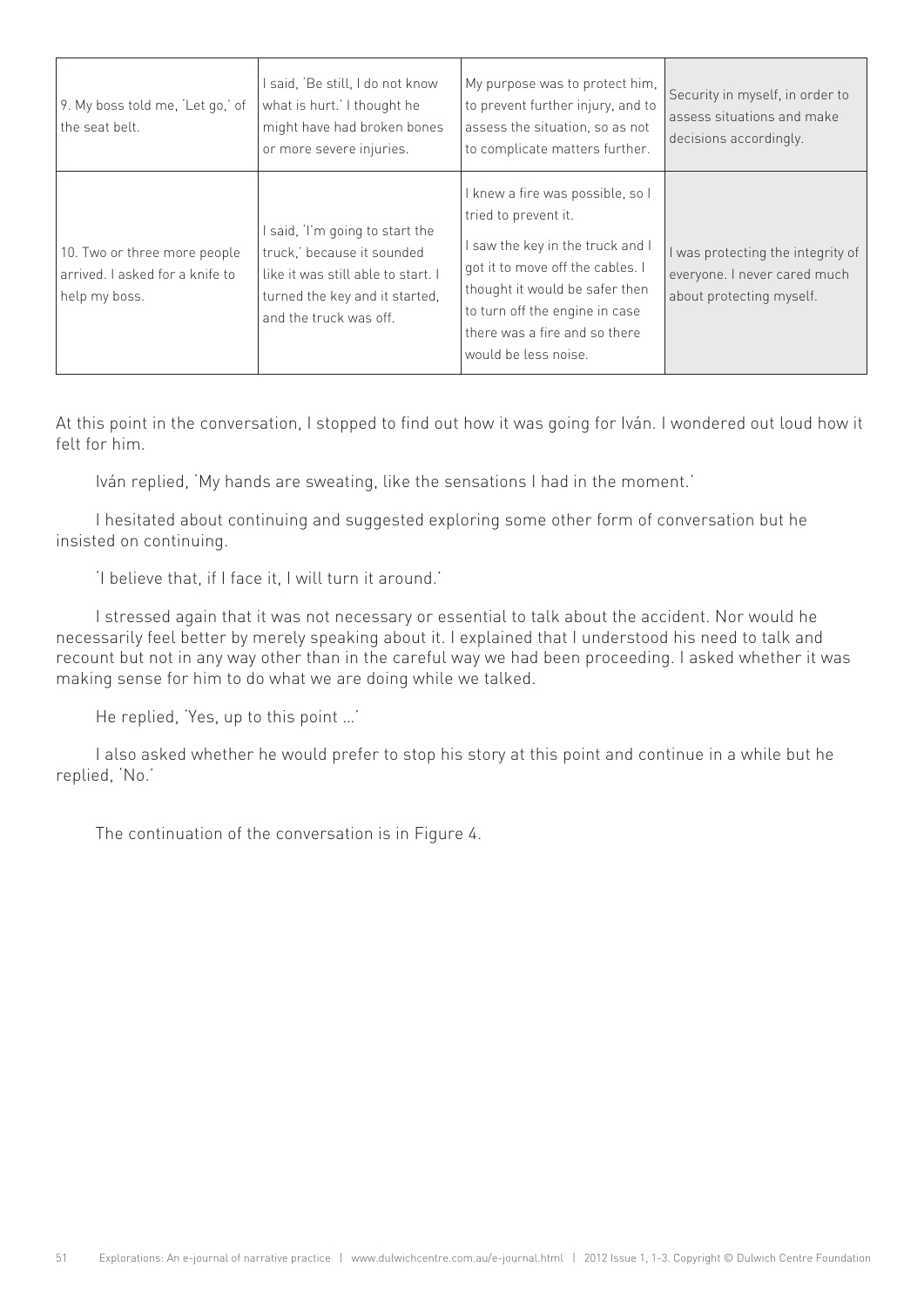#### Figure 4: Continuing the conversation

| 11. I saw my boss and<br>everything was fine.                                                                                                                           | I began to look and found my<br>bag, my two phones. I walked<br>back, found the chequebook<br>and my other phones.                                      | I had a lot of money with me.<br>I saw that there were people<br>around. I had to protect my<br>own things.                                                                                                                                                         | Protect material things.<br>Besides, the money was mine,<br>not the company's. |
|-------------------------------------------------------------------------------------------------------------------------------------------------------------------------|---------------------------------------------------------------------------------------------------------------------------------------------------------|---------------------------------------------------------------------------------------------------------------------------------------------------------------------------------------------------------------------------------------------------------------------|--------------------------------------------------------------------------------|
| 12. We were standing by the<br>road, next to the bus.                                                                                                                   | I said to my boss, 'Do not<br>worry about the truck! We're<br>alivel'                                                                                   | He realised that the truck<br>was the least of our concerns.<br>My intention was to soothe<br>him and calm him down.<br>because I saw that he was very<br>concerned. He was able also<br>to support me in what I was<br>doing, now that the accident<br>had passed. | The integrity of peace.                                                        |
| 13. The ambulance arrived.<br>Three people got out: a woman<br>and two men, and said, 'Where<br>are the bodies?' That was the<br>first thing said.                      | I said, 'I'm fine.' I was silent<br>after that in honour of my<br>boss, who is older.                                                                   | I felt good. I thought he was<br>wrong  to be more relaxed<br>about me too, knowing that he<br>had no serious injury.                                                                                                                                               | Protection for others, worry<br>about the one by my side as<br>well.           |
| 14. Then the nurse came back<br>and told me that my boss had<br>no injuries.                                                                                            | I told her I had a sore<br>shoulder.                                                                                                                    | I shared what was wrong to<br>get her to attend to me now.                                                                                                                                                                                                          | My life. My family.                                                            |
| 15. She touched my shoulder<br>and then I realised I had a<br>broken shoulder. With my arm<br>in a sling, I climbed into the<br>ambulance and was taken to<br>hospital. | I started to relax and I started<br>to feel all the pain in my body.<br>No longer did anyone depend<br>on me. Instead, there were<br>people to help me. | She wanted to know what had<br>happened to me. I was being<br>evaluated. She was assessing<br>the pain and needed to be<br>able to tell whether I too was<br>injured or not.                                                                                        | Self-protection.<br>Survival instinct.                                         |

Once we had finished the table, we discussed it for a moment. In the following section, I transcribe the conversation and add in some ideas that informed my questions.

## A question to inquire into his assessment of the process.

- $f$ talo: How are you now, after making this table about your actions, your reasoning and your values with regard to the accident?
- Iván: I see this more clearly. I see that I was not just lucky, which is more of a survival instinct in the middle of the random things that happened.

Questions about the effects of the accident on his sense of personal agency, linked to his responses to the challenges.

Ítalo: Are you still feeling that you were not active in preventing the accident?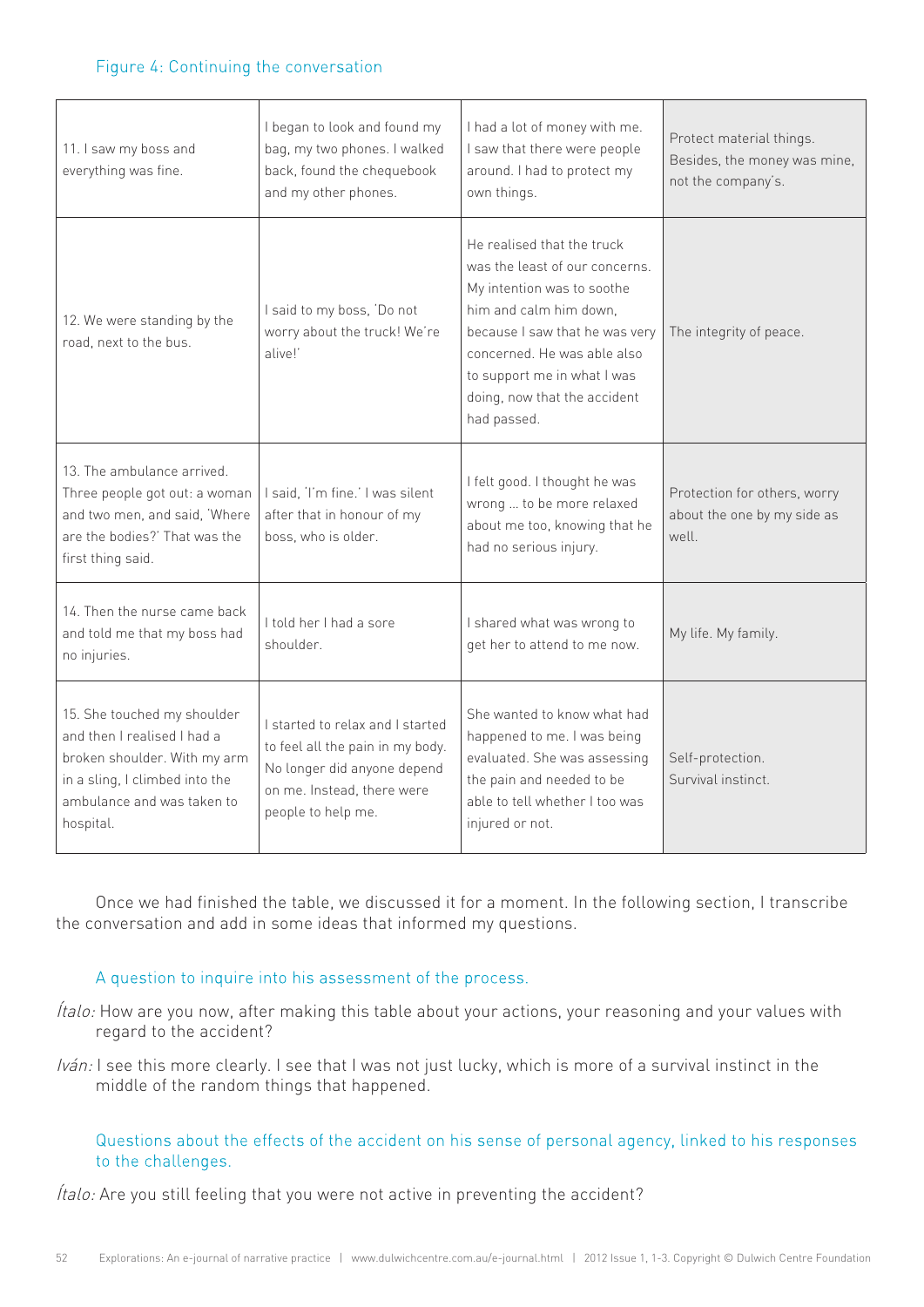- Iván: Now, conversing with you, I am aware that I did it for me, and perhaps unconsciously took those decisions and felt what I felt. I initially felt that everything that happened was just luck.
- Ítalo: If you had really not been active about protection at the time of the accident, where do you think you would be now?
- Iván: Dead. (He laughs with joy, not at the idea of death, but with gratitude for being alive).
- Ítalo: How did you succeed in responding as you did?
- Iván: I had relatively minor injuries. I knew I was still alive. And I had to think about how best to react to what was happening around me.
- Ítalo: What have been the consequences for you of surviving and having the least possible injuries?
- Iván: That I can still continue to be concerned for my children.
- Ítalo: Where are you now, after this conversation?
- Iván: Now I better understand what happened in the accident. I actually did what I had to do to cope with this situation.

#### Questions about possible new avenues of identity.

- *Ítalo:* How do you now think of yourself as a person, as a man, with these new knowledges?
- Iván: I am someone who takes action according to what is in my heart. I try to stay in control in a crisis, according to the situation.
- Ítalo: What would you guess that I am thinking about you, now that I know your responses, your values and some aspects of your life?
- Iván: That I'm not a bad person. I'm a good person. In my own way, I like to be sure of what I do.

#### Questions that inquire whether this new knowledge relates to a preferred future.

Ítalo: What possibilities might open up now or in the near future as a result of this conversation?

Iván: That I understand - through the way in which we have looked at the accident - I understand that I was not a passive body but was active in everything that happened. I feel more sure of what is happening … I think that having talked clarifies for me what happened.

At the end of the conversation, I collected together Iván's responses that were associated with the last category of exploration: his values and what was important for him in life. I built a therapeutic document, which I read out loud to him and then gave it to him so he could keep it.

## *The document*

## My values… Iván

My physical integrity. Keeping my body undamaged.

The family foundation of my life and my valuing of my family and my children. I come from an extended family, in which we are always looking for excuses to get together and be around a table talking.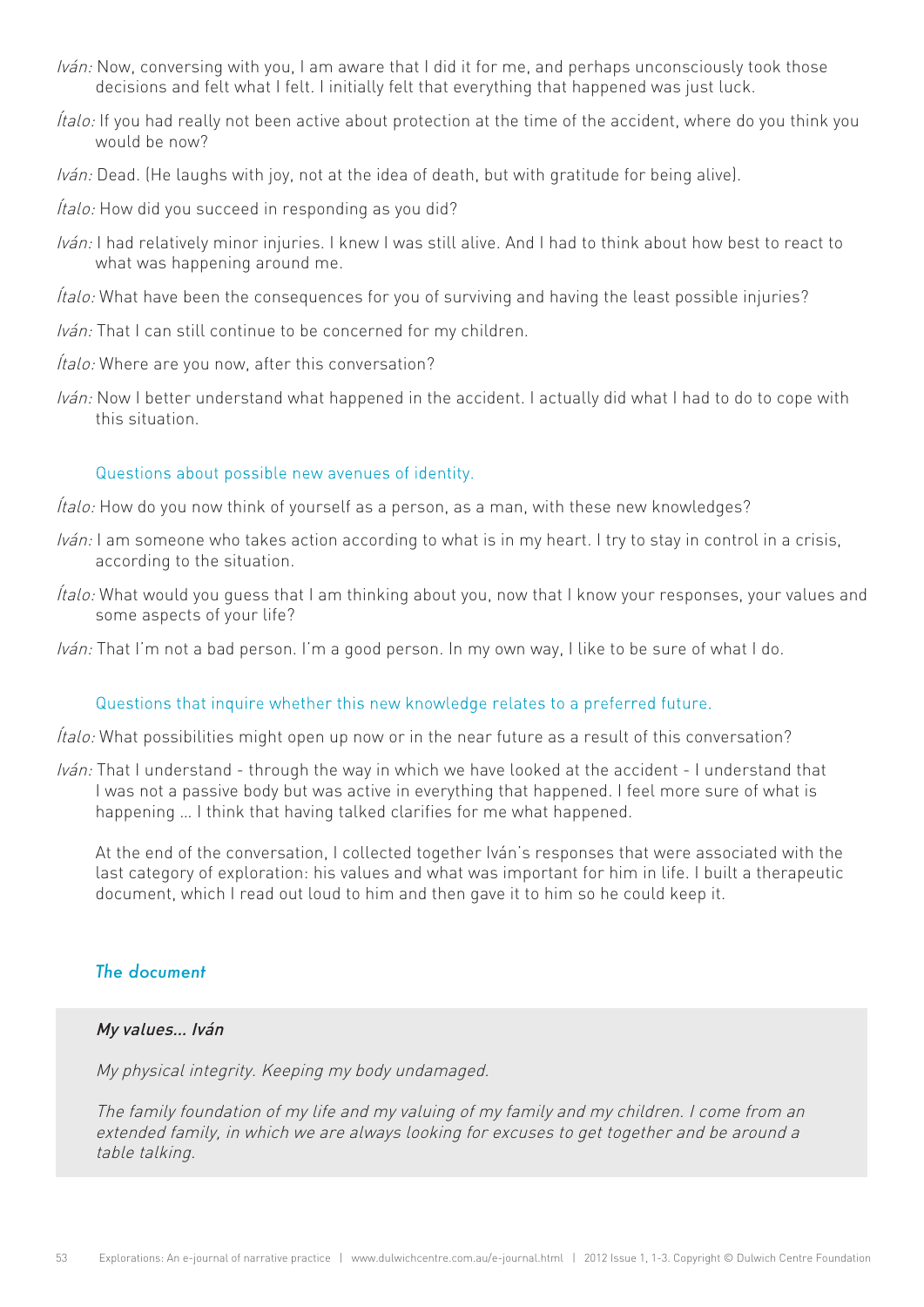Family. The love I have for them. Life, there is nothing more beautiful than life, despite all the misfortunes that happen, there's always something good happens that overshadows all the bad things that have happened.

My life. My physical integrity. Living. Being able to protect my family. It was always about protecting us, as we are one big family. Children were always protected. Let us be, live, but always express things that give us the feeling of security, feeling safe to react.

As a kid, at Christmas, my aunt and uncle lived in a small town and were very poor. They gathered mussels. Later, they began to have a better economic situation, although we still had the value of protecting others instilled into us. One is always responsible for one's neighbours. Two days before Christmas we sat with our 12 cousins and we were given bags with candy, toys, fruits, lots of things, as many as 300 bags. My aunts had made chocolate and on Christmas day, we took them round the houses, across a huge area, reaching more than one hundred or two hundred people. We enjoyed it a lot, distributing all the bags and giving them all chocolate. They had a poor childhood in a small town. We were not poor but always retained the same values. We always had family values instilled in us, coexisting with good feelings, good intentions.

The security of one. The power to make decisions and solve problems.

Helping others, protecting whoever is by my side.

Security in myself, in order to assess situations and make decisions accordingly.

As I read the document, Iván listened very carefully and was visibly moved by his own words. I was trying to figure out what it was that touched him and he said to me:

'One never listens to oneself, listens well. It makes me calm.' I printed the text in a careful format and gave it for him to take with him.

#### *Final considerations and challenges*

The table presented here from my conversation with Iván is just one example. The process can be extended very widely, depending on what the person deems relevant in his or her history. It may be that the traumatic event is repeated in a person's memory two, three or four 'moments' and it is not necessary to inquire beyond a brief inquiry. It is important then to enrich other possible alternative stories that support preferred identity conclusions or the foundations for these responses' or the histories associated with the sense of these responses. There are many alternatives that can contribute to this development that are not included in this paper, such as re-membering conversations, conversations that highlight unique outcomes, other kind of documents, therapeutic letters, and much more.

A big challenge, from my point of view, is to promote people's new steps and actions toward the future. Although there may be only one interview, and I am working under heavy constraints on what I can achieve, it is still important to engage people with the sense that they are responding to life. So the challenge can be to answer this question: how to use people's new knowledge to engage them with new steps in their lives? I will be interested in hearing from the readers some ideas and experience in relation to this task.